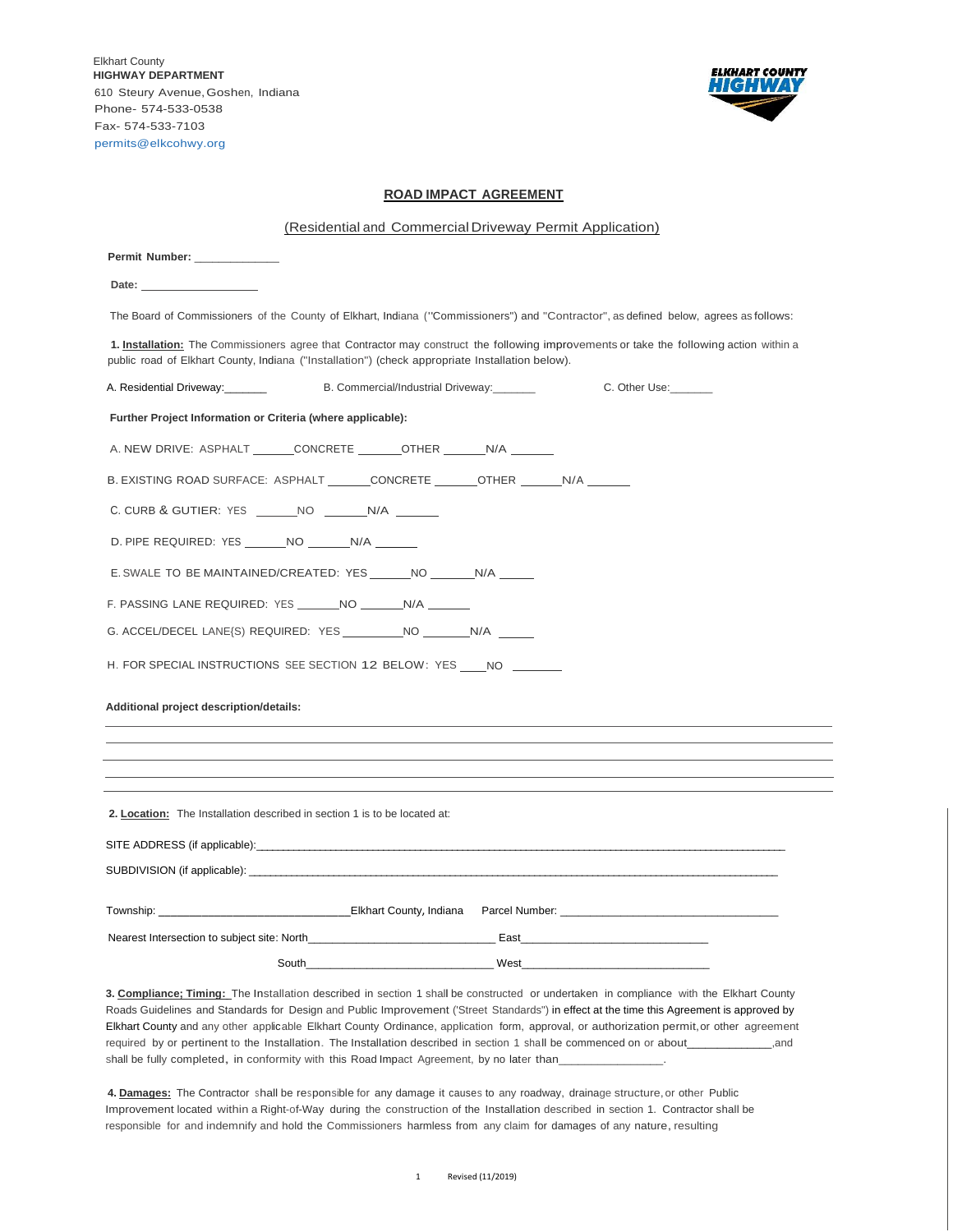

from Contractor's Installation described in section 1, or any actions or undertakings associated therewith, including the payment of attorneys' fees and other expenses incurred in the defense of any claim against the Commissioners.

**5.Safety:** During the Installation described in section 1, Contractor shall use all reasonable efforts to protect the public from any danger associated with the construction of said improvement or action. Contractor shall be solely responsible for any such damage caused to the public, to include indemnifying and holding harmless Commissioners per section 4 above.

**6. Remedies:** If the Contractor fails to follow the terms of this Agreement or the requirements found in the "Street Standards," Contractor shall be liable for any damage it causes as a result of the violation of this Agreement or the Street Standards, including attorneys' fees incurred by the Commissioners and all other reasonable costs and expenses incurred in enforcing said standards. Additionally, if Contractor fails to construct, maintain, or undertake the Installation as agreed and in violation of the Street Standards, or if Contractor shall in any fashion breach the terms and conditions of this Road Impact Agreement, or if Contractor shall otherwise fail or refuse to comply with the Zoning and/or Subdivision Ordinance of Elkhart County, Indiana, the Commissioners may seek and pursue all other remedies available at law or in equity, to include the remedy of specific performance or injunctive relief, and in addition thereto, the Commissioners may directly, or through their authorized representatives or departments, cancel, rescind, or terminate any permits or authorization heretofore granted to Contractor, and may withhold any construction, building, occupancy, or other permits sought by Contractor, at the location set forth in section 2 AND at any other locations in Elkhart County, until all such failures, breaches, or violations of Contractor shall be cured to the satisfaction of the Commissioners.

**7. Contractor:** "Contractor" as used within this Agreement, and in any application, or permit, applicable to the improvements,shall be and mean the company or entity set forth below, or the individual or individuals set forth below. Each person signing this Road Impact Agreement for and on behalf of a company or entity certifies that he or she is duly authorized and empowered on behalf of such company or entity to execute and deliver the same for and on behalf thereof. Any person signing below as "Contractor" in an individual,non-representative capacity,shall be personally responsible and accountable for the terms and conditions of this Road Impact Agreement.

**8. Contact Person:** The contact person for Contractor, and applicable address and phone number therefore, for all purposes under this Agreement, are as follows:

| Name:                 |        |
|-----------------------|--------|
|                       |        |
| <b>Phone</b><br>IDEL. | Email: |

**9. Agents and Representatives:**The duties of Contractor to indemnify and hold Commissioners free and harmless per the terms of this Road Impact Agreement, or the Street Standards, shall apply to Commissioners, Elkhart County Government Generally, and to the officers, agents, elected officials, employees, and representatives thereof.

**10. Residential Driveways:** All Residential driveways shall be designed and installed to comply with Figure 5, attached.

**11. Commercial Driveways:** All Commercial Driveways shall be designed and Installed to comply with Figure 6, attached. A \$5000 performance bond/surety shall be submitted with all commercial driveway applications.

## **12. Special or AdditionalStandards (for office use only):**

**13. Binding Effect:** This Agreement shall apply to and be binding upon Contractor, and the successors,assigns, heirs, and beneficiaries of the same.